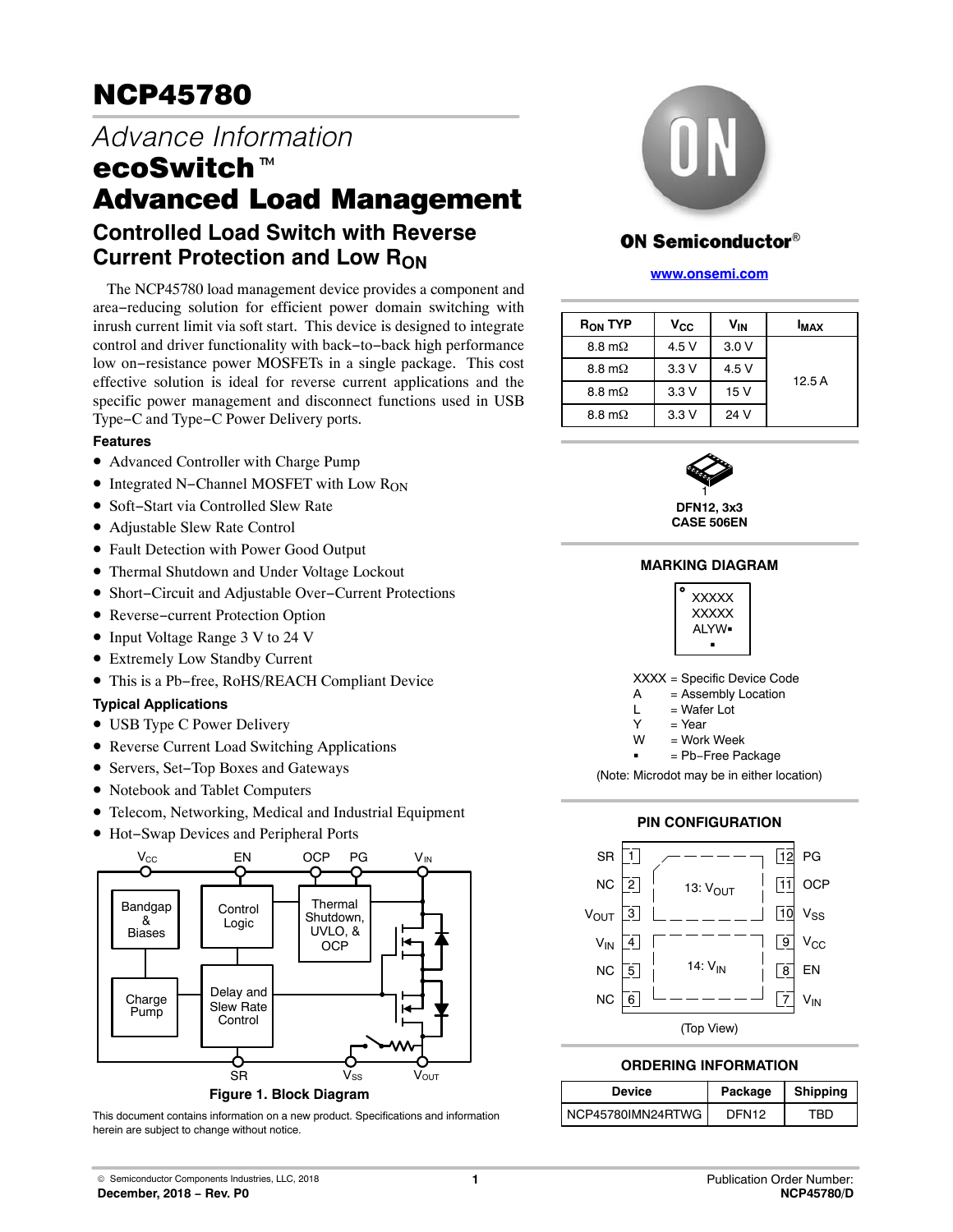## **Table 1. PIN DESCRIPTION**

| <b>Pin</b> | <b>Name</b>  | <b>Function</b>                                                                                                                                                                                                |
|------------|--------------|----------------------------------------------------------------------------------------------------------------------------------------------------------------------------------------------------------------|
|            | <b>SR</b>    | Slew Rate control pin. Slew rate adjustment made with an external capacitor to GND; float if not used.                                                                                                         |
| 3.13       | <b>VOUT</b>  | Source of MOSFET connected to load. Includes an internal bleed resistor to GND. - Pin 16 should be used<br>for high current (>0.5 A)                                                                           |
| 4,7,14     | $V_{IN}$     | Input voltage $(3 V - 24 V) - P$ in 13 should be used for high current (>0.5 A)                                                                                                                                |
| 8          | EN           | Active-high digital input used to turn on the MOSFET driver, pin has an internal pull down resistor to GND.                                                                                                    |
| 9          | $V_{\rm CC}$ | Driver supply voltage $(3.0 V - 5.5 V)$                                                                                                                                                                        |
| 10         | Vss.         | Driver ground                                                                                                                                                                                                  |
| 11         | <b>OCP</b>   | Over-current protection trip point adjustment made with a voltage applied $(0 V - 1.2 V)$ , pin has an internal<br>pull up resistor to EN; short to ground if over-current protection is not needed.           |
| 12         | PG.          | Active–high, open–drain output that indicates when the gate of the MOSFET is fully charged, external pull up<br>resistor $\geq$ 100 k $\Omega$ to an external voltage source required; tie to GND if not used. |

## **Table 2. ABSOLUTE MAXIMUM RATINGS**

| Rating                                                                             | Symbol                         | Value                       | Unit          |
|------------------------------------------------------------------------------------|--------------------------------|-----------------------------|---------------|
| Supply Voltage Range                                                               | $V_{\rm CC}$                   | $-0.3$ to 6                 | V             |
| Input Voltage Range                                                                | $V_{IN}$                       | $-0.3$ to 30                | $\vee$        |
| Output Voltage Range                                                               | $V_{\text{OUT}}$               | $-0.3$ to 30                | V             |
| <b>EN Input Voltage Range</b>                                                      | $V_{EN}$                       | GND-0.3 to $(V_{CC} + 0.3)$ | $\vee$        |
| PG Output Voltage Range (Note 1)                                                   | $V_{PG}$                       | $-0.3$ to 6                 | V             |
| OCP Input Voltage Range                                                            | $V_{OCP}$                      | $-0.3$ to 6                 | $\vee$        |
| Thermal Resistance, Junction-to-Ambient, Steady State (Note 2)                     | $R_{\theta$ JA                 | 28.6                        | $\degree$ C/W |
| Thermal Resistance, Junction-to-Case (V <sub>IN</sub> Paddle)                      | $\mathsf{R}_{\theta\text{JC}}$ | 1.7                         | $\degree$ C/W |
| Continuous MOSFET Current $@T_A = 25^\circ C$ (Note 2)                             |                                | 20                          | A             |
| Total Power Dissipation $@T_A = 25°C$ (Note 2)<br>Derate above $T_A = 25^{\circ}C$ |                                | 3.49<br>34.9                | W<br>mW/°C    |
| Storage Temperature Range                                                          |                                | $-55$ to 150                | $^{\circ}$ C  |
| Lead Temperature, Soldering (10 sec.)                                              | T <sub>SLD</sub>               | 260                         | $^{\circ}$ C  |
| ESD Capability, Human Body Model (Notes 3 and 4)                                   | $ESD_{HBM}$                    | $\overline{c}$              | kV            |
| ESD Capability, Charged Device Model (Notes 3 and 4)                               |                                | 1                           | kV            |
| Latch-up Current Immunity (Note 3)                                                 | LU                             | 100                         | mA            |

Stresses exceeding those listed in the Maximum Ratings table may damage the device. If any of these limits are exceeded, device functionality should not be assumed, damage may occur and reliability may be affected.

1. PG is an open drain output that requires an external pull−up resistor > 100 kΩ to an external voltage source.

2. Surface−mounted on FR4 board using the minimum recommended pad size, 1 oz Cu. Over current protection will limit maximum realized current to 12.5 A at highest setting.

3. Tested by the following methods @ T<sub>A</sub> = 25°C:<br>ESD Human Body Model tested per JESD22–A114 ESD Charged Device Model per ESD STM5.3.1 Latch−up Current tested per JESD78

4. Rating is for all pins except for V<sub>IN</sub> and V<sub>OUT</sub> which are tied to the internal MOSFET's Drain and Source. Typical MOSFET ESD performance for V<sub>IN</sub> and V<sub>OUT</sub> should be expected and these devices should be treated as ESD sensitive.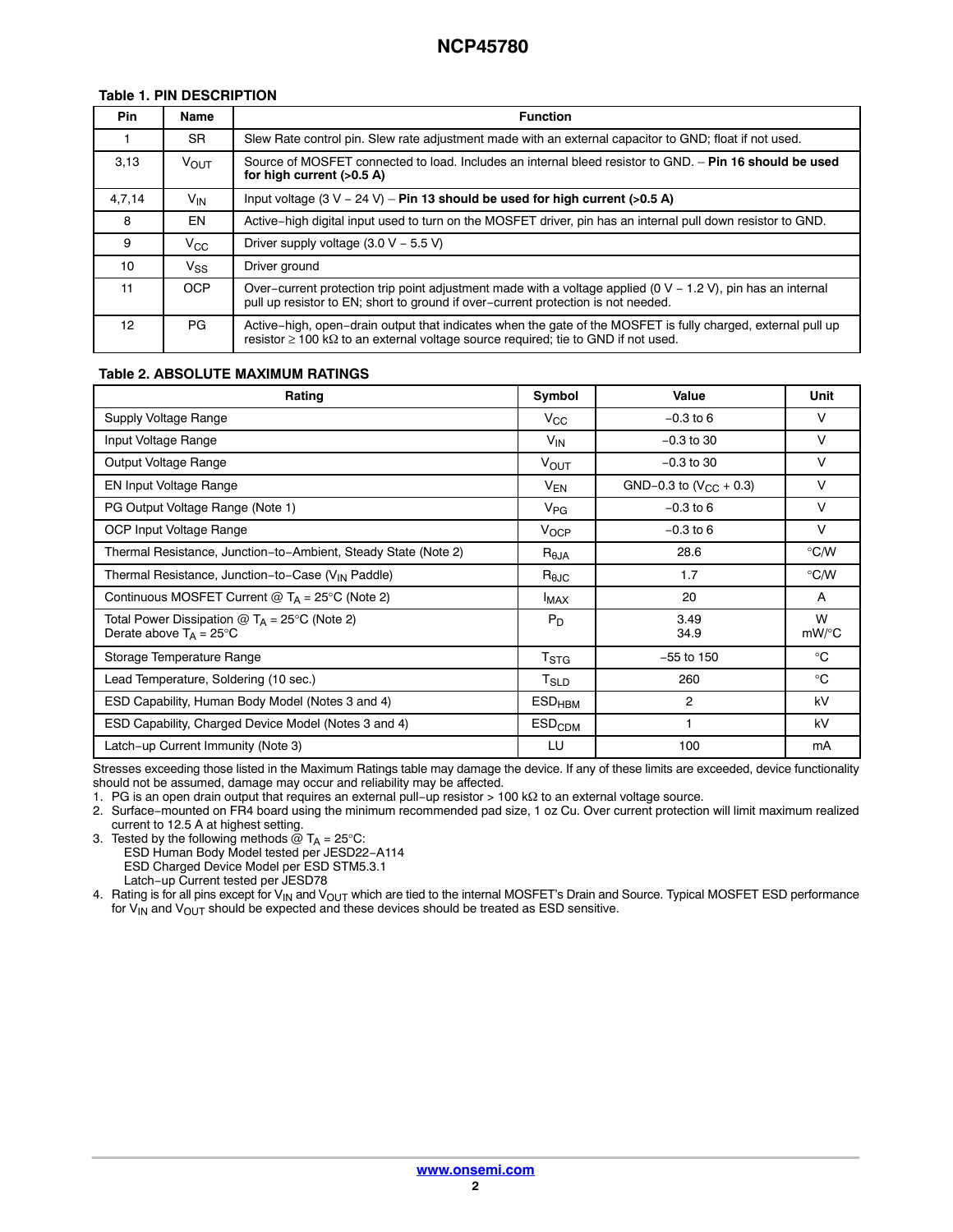## **Table 3. OPERATING RANGES**

| Rating                       | Symbol           | <b>Min</b> | Max  | Unit         |
|------------------------------|------------------|------------|------|--------------|
| $VCC - (V_{IN} > 4.5 V)$     | $V_{\rm CC}$     | з          | 5.5  |              |
| $VCC - (V_{IN} < 4.5 V)$     | $V_{\rm CC}$     | 4.5        | 5.5  |              |
| $VIN - (V_{CC} > 4.5 V)$     | $V_{IN}$         | 3          | 24   |              |
| $VIN - (V_{CC} < 4.5 V)$     | $V_{IN}$         | 4.5        | 24   |              |
| OCP External Resistor to VSS | R <sub>OCP</sub> | short      | open | $k\Omega$    |
| <b>VSS</b>                   | $V_{SS}$         |            | 0    |              |
| <b>Ambient Temperature</b>   | T <sub>A</sub>   | $-40$      | 85   | $^{\circ}$ C |
| Junction Temperature         | TJ               | $-40$      | 125  | $^{\circ}C$  |

Functional operation above the stresses listed in the Recommended Operating Ranges is not implied. Extended exposure to stresses beyond the Recommended Operating Ranges limits may affect device reliability.

| <b>Parameter</b>                                                     | <b>Conditions</b>                                             | Symbol                  | <b>Min</b>     | <b>Typ</b>     | <b>Max</b> | Unit         |
|----------------------------------------------------------------------|---------------------------------------------------------------|-------------------------|----------------|----------------|------------|--------------|
| On-Resistance                                                        | $V_{\text{CC}} = 4.5 \text{ V}; V_{\text{IN}} = 3 \text{ V}$  | $R_{ON}$                |                | 8.8            |            | $m\Omega$    |
|                                                                      | $V_{CG}$ = 3.3 V; $V_{IN}$ = 4.5 V                            |                         |                | 8.8            |            |              |
|                                                                      | $V_{\text{CC}} = 3.3 \text{ V}; V_{\text{IN}} = 15 \text{ V}$ |                         |                | 8.8            |            |              |
|                                                                      | $V_{CC}$ = 3.3 V; V <sub>IN</sub> = 24 V                      |                         |                | 8.8            |            |              |
| Leakage Current - V <sub>IN</sub> to V <sub>OUT</sub> (Note 5)       | $V_{EN} = 0 V; V_{IN} = 24 V$                                 | <b>ILEAK</b>            |                | 0.1            | 1.0        | μA           |
| V <sub>IN</sub> Control Current - V <sub>IN</sub> to V <sub>SS</sub> |                                                               | <b>INCTL</b>            |                | 1.0            | 2.0        | μA           |
| Supply Standby Current (Note 6)                                      | $V_{EN} = 0 V$                                                | <b>I</b> STBY           |                | 10             |            | μA           |
| Supply Dynamic Current (Note 7)                                      | $V_{EN} = V_{CC}$                                             | <b>I</b> <sub>DYN</sub> |                |                | 1.0        | mA           |
| <b>Bleed Resistance</b>                                              |                                                               | R <sub>BLEED</sub>      | 75             |                | 200        | kΩ           |
| EN Input High Voltage                                                |                                                               | V <sub>IH</sub>         | $\overline{2}$ |                |            | $\vee$       |
| <b>EN Input Low Voltage</b>                                          |                                                               | $V_{IL}$                |                |                | 0.8        | $\vee$       |
| <b>EN Input Leakage Current</b>                                      | $V_{EN} = 0 V$                                                | Ι'n.                    | $-1.0$         |                | 1          | μA           |
| <b>EN Pull Down Resistance</b>                                       |                                                               | $R_{PD}$                | 76             | 100            | 124        | $k\Omega$    |
| PG Output Low Voltage                                                | $I_{SINK} = 5 mA$                                             | $V_{OL}$                |                |                | 0.2        | V            |
| PG Output Leakage Current                                            | $VTERM = 3.3 V$                                               | I <sub>OH</sub>         |                | 5              | 100        | nA           |
| Slew Rate Control Constant (Note 8)                                  |                                                               | $K_{\text{SR}}$         |                | 100            |            | μA           |
| <b>FAULT PROTECTIONS</b>                                             |                                                               |                         |                |                |            |              |
| Thermal Shutdown Threshold (Note 9)                                  |                                                               | T <sub>SDT</sub>        |                | 145            |            | $^{\circ}$ C |
| Thermal Shutdown Hysteresis (Note 9)                                 |                                                               | T <sub>HYS</sub>        |                | 20             |            | $^{\circ}C$  |
| VIN Under Voltage Lockout Threshold                                  | V <sub>IN</sub> rising                                        | VUVLO                   |                | $\overline{2}$ |            | $\vee$       |
| V <sub>IN</sub> Under Voltage Lockout Hysteresis                     |                                                               | <b>V<sub>HYS</sub></b>  |                | 200            |            | mV           |
| Over-Current Protection Trip                                         | $R_{OCP} =$ open                                              | <b>ITRIP</b>            |                | 2.5            |            | Α            |
|                                                                      | $R_{OCP} = 100 k\Omega$                                       |                         |                | 5              |            |              |
|                                                                      | $R_{OCP} = 32 k\Omega$                                        |                         |                | 7.5            |            |              |
|                                                                      | $R_{OCP} = 10.6 k\Omega$                                      |                         |                | 10.0           |            |              |
|                                                                      | $R_{OCP}$ = short to GND                                      |                         |                | 12.5           |            |              |
| Over-Current Protection Blanking Time                                |                                                               | tocp                    | $\mathbf{1}$   |                | 3.5        | ms           |
| Short-Circuit Protection Trip Current                                |                                                               | $I_{SC}$                |                | 12.5           |            | A            |

5. Average current from V<sub>IN</sub> to V<sub>OUT</sub> with MOSFET turned off.

6. Average current from  $\mathsf{V}_{\mathsf{CC}}$  to GND with MOSFET turned off.

7. Average current from  $V_{CC}$  to GND after charge up time of MOSFET.

8. See Applications Information section for details on how to adjust the gate slew rate.

9. Operation above  $T_J = 125^{\circ}$ C is not guaranteed.

Product parametric performance is indicated in the Electrical Characteristics for the listed test conditions, unless otherwise noted. Product performance may not be indicated by the Electrical Characteristics if operated under different conditions.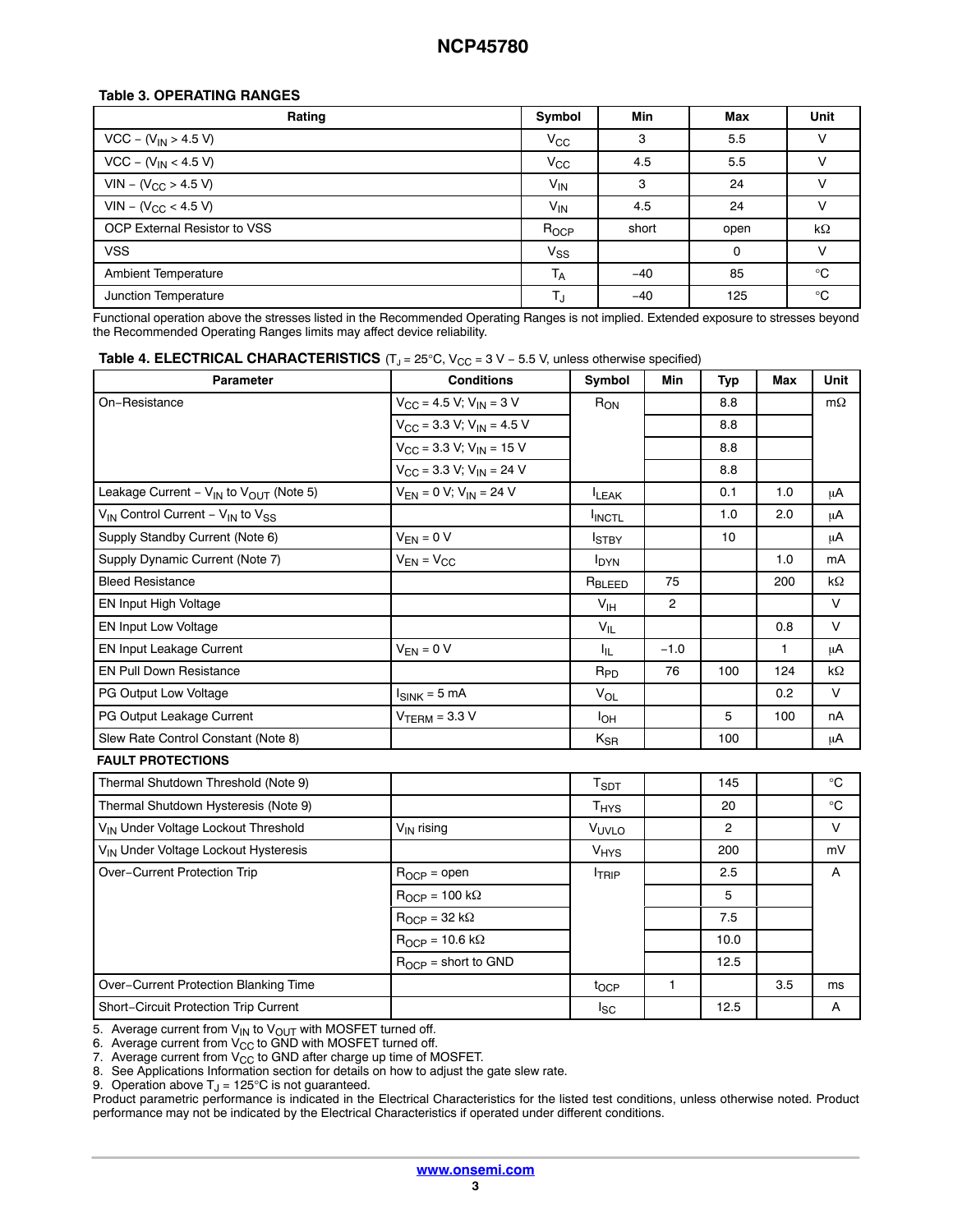## **NCP45780**

| <b>Parameter</b>           | <b>Conditions</b>                                             | Symbol                | Min | <b>Typ</b> | Max | Unit |
|----------------------------|---------------------------------------------------------------|-----------------------|-----|------------|-----|------|
| Output Slew Rate - Default | $V_{\text{CC}} = 4.5 V$ ; $V_{\text{IN}} = 3 V$               | <b>SR</b>             |     | TBD~20     |     | V/ms |
|                            | $V_{CC}$ = 5.0 V; V <sub>IN</sub> = 3 V                       |                       |     | TBD~20     |     |      |
|                            | $V_{CC}$ = 3.3 V; V <sub>IN</sub> = 24 V                      |                       |     | TBD~20     |     |      |
|                            | $V_{CC}$ = 5.0 V; V <sub>IN</sub> = 24 V                      |                       |     | TBD~20     |     |      |
| Output Turn-on Delay       | $V_{\text{CC}} = 4.5 V$ ; $V_{\text{IN}} = 3 V$               | <b>T<sub>ON</sub></b> |     | <b>TBD</b> |     | μs   |
|                            | $V_{\text{CC}}$ = 5.0 V; V <sub>IN</sub> = 3 V                |                       |     | <b>TBD</b> |     |      |
|                            | $V_{\text{CC}} = 3.3 \text{ V}; V_{\text{IN}} = 24 \text{ V}$ |                       |     | <b>TBD</b> |     |      |
|                            | $V_{CC}$ = 5.0 V; V <sub>IN</sub> = 24 V                      |                       |     | <b>TBD</b> |     |      |
| Output Turn-off Delay      | $V_{\text{CC}} = 4.5 \text{ V}; V_{\text{IN}} = 3 \text{ V}$  | $T_{OFF}$             |     | <b>TBD</b> |     | μs   |
|                            | $V_{CC}$ = 5.0 V; V <sub>IN</sub> = 3 V                       |                       |     | <b>TBD</b> |     |      |
|                            | $V_{\text{CC}}$ = 3.3 V; V <sub>IN</sub> = 24 V               |                       |     | <b>TBD</b> |     |      |
|                            | $V_{CC}$ = 5.0 V; V <sub>IN</sub> = 24 V                      |                       |     | <b>TBD</b> |     |      |
| Power Good Turn-on Time    | $V_{CG}$ = 4.5 V; V <sub>IN</sub> = 3 V                       | $T_{PG,ON}$           |     | <b>TBD</b> |     | ms   |
|                            | $V_{CC}$ = 5.0 V; V <sub>IN</sub> = 3 V                       |                       |     | <b>TBD</b> |     |      |
|                            | $V_{CC}$ = 3.3 V; V <sub>IN</sub> = 24 V                      |                       |     | <b>TBD</b> |     |      |
|                            | $V_{CC}$ = 5.0 V; V <sub>IN</sub> = 24 V                      |                       |     | <b>TBD</b> |     |      |
| Power Good Turn-off Time   | $V_{\text{CC}}$ = 4.5 V; V <sub>IN</sub> = 3 V                | T <sub>PG, OFF</sub>  |     | <b>TBD</b> |     | ns   |
|                            | $V_{CC}$ = 5.0 V; V <sub>IN</sub> = 3 V                       |                       |     | <b>TBD</b> |     |      |
|                            | $V_{CC}$ = 3.3 V; V <sub>IN</sub> = 24 V                      |                       |     | <b>TBD</b> |     |      |
|                            | $V_{CC}$ = 5.0 V; V <sub>IN</sub> = 24 V                      |                       |     | <b>TBD</b> |     |      |

| Table 5. SWITCHING CHARACTERISTICS (T <sub>J</sub> = 25°C unless otherwise specified) (Notes 10 and 11) |  |
|---------------------------------------------------------------------------------------------------------|--|
|---------------------------------------------------------------------------------------------------------|--|

10.See below figure for Test Circuit and Timing Diagram.

11. Tested with the following conditions:  $V_{\text{TERM}} = V_{\text{CC}}$ ; R<sub>PG</sub> = 100 k $\Omega$ ; R<sub>L</sub> = 10  $\Omega$ ; C<sub>L</sub> = 0.1 µF.





**Figure 2. Switching Characteristics Test Circuit and Timing Diagrams**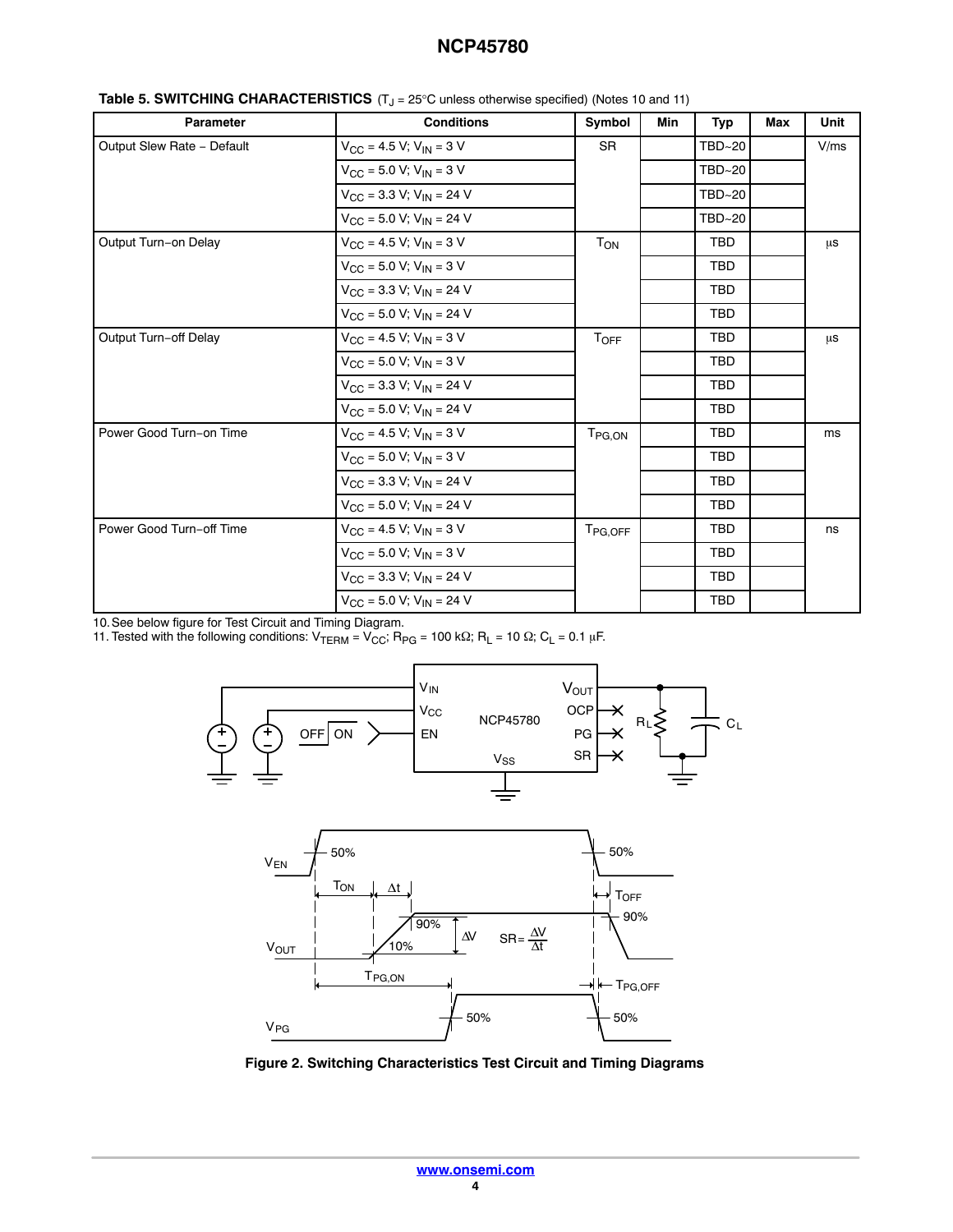### **APPLICATIONS INFORMATION**

## **Enable Control**

The NCP45780 part enables the MOSFET in an active−high configuration. When the EN pin is at a logic high level and the  $V_{CC}$  supply pin has an adequate voltage applied, the MOSFET will be enabled. When the EN pin is at a logic low level, the MOSFET will be disabled. An internal pull down resistor to ground on the EN pin ensures that the MOSFET will be disabled when not driven.

#### **Short−Circuit Protection (Hard short)**

The NCP45780 device is equipped with a short−circuit protection that helps protect the part and the system from a sudden high-current event, such as the output, V<sub>OUT</sub>, being hard−shorted to ground.

Once active, the circuitry monitors the voltage difference between the  $V_{IN}$  pin and the  $V_{OUT}$  pin. When the difference is equal to the short−circuit protection threshold voltage, the MOSFET is turned off and the load bleed is activated. The part remains off and is latched in the Fault state until EN is toggled or  $V_{CC}$  supply voltage is cycled, at which point the MOSFET will be turned on in a controlled fashion with the normal output turn−on delay and slew rate.

#### **Over−Current Protection (Soft short)**

The NCP45780 device is equipped with an over−current protection (OCP) that helps protect the part and the system from a high current event which exceeds the expected operational current (e.g., a soft short).

In the event that the current from the  $V_{IN}$  pin to the  $V_{OUT}$ pin exceeds the OCP threshold for longer than the blanking time, the MOSFET will shut down and the PG pin is driven low. Like the short−circuit protection, the part remains latched in the Fault state until EN is toggled or  $V_{CC}$  supply voltage is cycled, at which point the MOSFET will be turned on in a controlled fashion with the normal output turn−on delay and slew rate.

The over−current trip point is determined by the resistance between the OCP pin and ground. If no over−current protection is needed, then the OCP pin should be tied to GND; if the OCP protection is disabled in this way, the short−circuit protection will still remain active.

#### **Thermal Shutdown**

The thermal shutdown of the NCP45780 device protects the part from internally or externally generated excessive temperatures. This circuitry is disabled when EN is not active to reduce standby current. When an over−temperature condition is detected, the MOSFET is turned off and the load bleed is activated.

The part comes out of thermal shutdown when the junction temperature decreases to a safe operating temperature as dictated by the thermal hysteresis. Upon exiting a thermal shutdown state, and if EN remains active, the MOSFET will be turned on in a controlled fashion with the normal output turn−on delay and slew rate.

#### **Under Voltage Lockout**

The under voltage lockout of the NCP45780 device turns the MOSFET off and activates the load bleed when the input voltage,  $V_{IN}$ , drops below the under voltage lockout threshold. This circuitry is disabled when EN is not active to reduce standby current.

If the  $V_{IN}$  voltage rises above the under voltage lockout threshold, and EN remains active, the MOSFET will be turned on in a controlled fashion with the normal output turn−on delay and slew rate.

#### **Power Good**

The NCP45780 device has a power good output (PG) that can be used to indicate when the gate of the MOSFET is fully charged. The PG pin is an active−high, open−drain output that requires an external pull up resistor, RPG, greater than or equal to 100 k $\Omega$  to an external voltage source, VTERM, that is compatible with input levels of all devices connected to this pin (as shown in Figures TBD).

The power good output can be used as the enable signal for other active−high devices in the system (as shown in Figure TBD). This allows for guaranteed by design power sequencing and reduces the number of enable signals needed from the system controller. If the power good feature is not used in the application, the PG pin should be tied to GND.

#### **Slew Rate Control**

The NCP45780 device is equipped with controlled output slew rate which provides soft start functionality. This limits the inrush current caused by capacitor charging and enables these devices to be used in hot swapping applications.

The slew rate can be decreased with an external capacitor added between the SR pin and ground. With an external capacitor present, the slew rate can be determined by the following equation:

Slew Rate = 
$$
\frac{K_{\text{SR}}}{C_{\text{SR}}}
$$
 [V/s] (eq. 1)

where K<sub>SR</sub> is the specified slew rate control constant, found on page 3, and  $C_{SR}$  is the capacitor added between the SR pin and ground. Note that the slew rate of the device will always be the lower of the default slew rate and the adjusted slew rate. Therefore, if the  $C_{SR}$  is not large enough to decrease the slew rate more than the specified default value, the slew rate of the device will be the default value.

#### **Capacitive Load**

The peak in−rush current associated with the initial charging of the application load capacitance needs to stay below the specified  $I_{\text{max}}$ . C<sub>L</sub> (capacitive load) should be less then  $C_{\text{max}}$  as defined by the following equation:

$$
C_{max} = \frac{I_{max}}{SR_{typ}}
$$
 (eq. 2)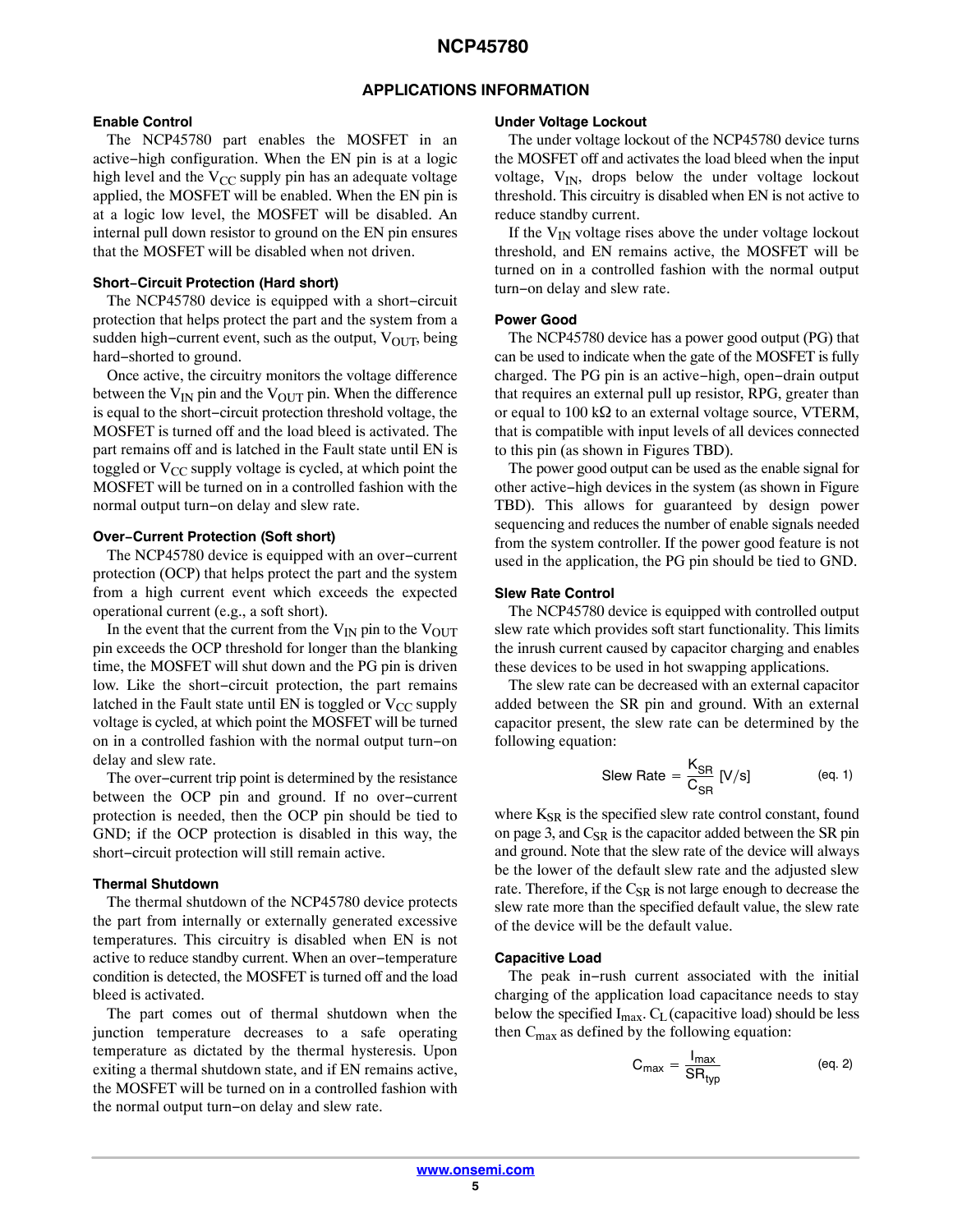Where  $I_{max}$  is the maximum load current, and  $SR_{typ}$  is the typical default slew rate when no external load capacitor is added to the SR pin.

## **ecoSWITCH LAYOUT GUIDELINES**

## **Electrical Layout Considerations**

Correct physical PCB layout is important for proper low noise accurate operation of all ecoSWITCH products.

**Power Planes:** The ecoSWITCH is optimized for extremely low Ron resistance, however, improper PCB layout can substantially increase source to load series resistance by adding PCB board parasitic resistance. Solid connections to the VIN and VOUT pins of the ecoSWITCH to copper planes should be used to achieve low series resistance and good thermal dissipation. The ecoSWITCH requires ample heat dissipation for correct thermal lockout operation. The internal FET dissipates load condition dependent amounts of power in the milliseconds following the rising edge of enable, and providing good thermal conduction from the packaging to the board is critical. Direct coupling of VIN to VOUT should be avoided, as this will adversely affect slew rates. The figure below shows an example of correct power plane layout. The number and location of pins for specific ecoSWITCH products may vary. This demonstrates large planes for both VIN and VOUT, while avoiding capacitive coupling between the two planes.